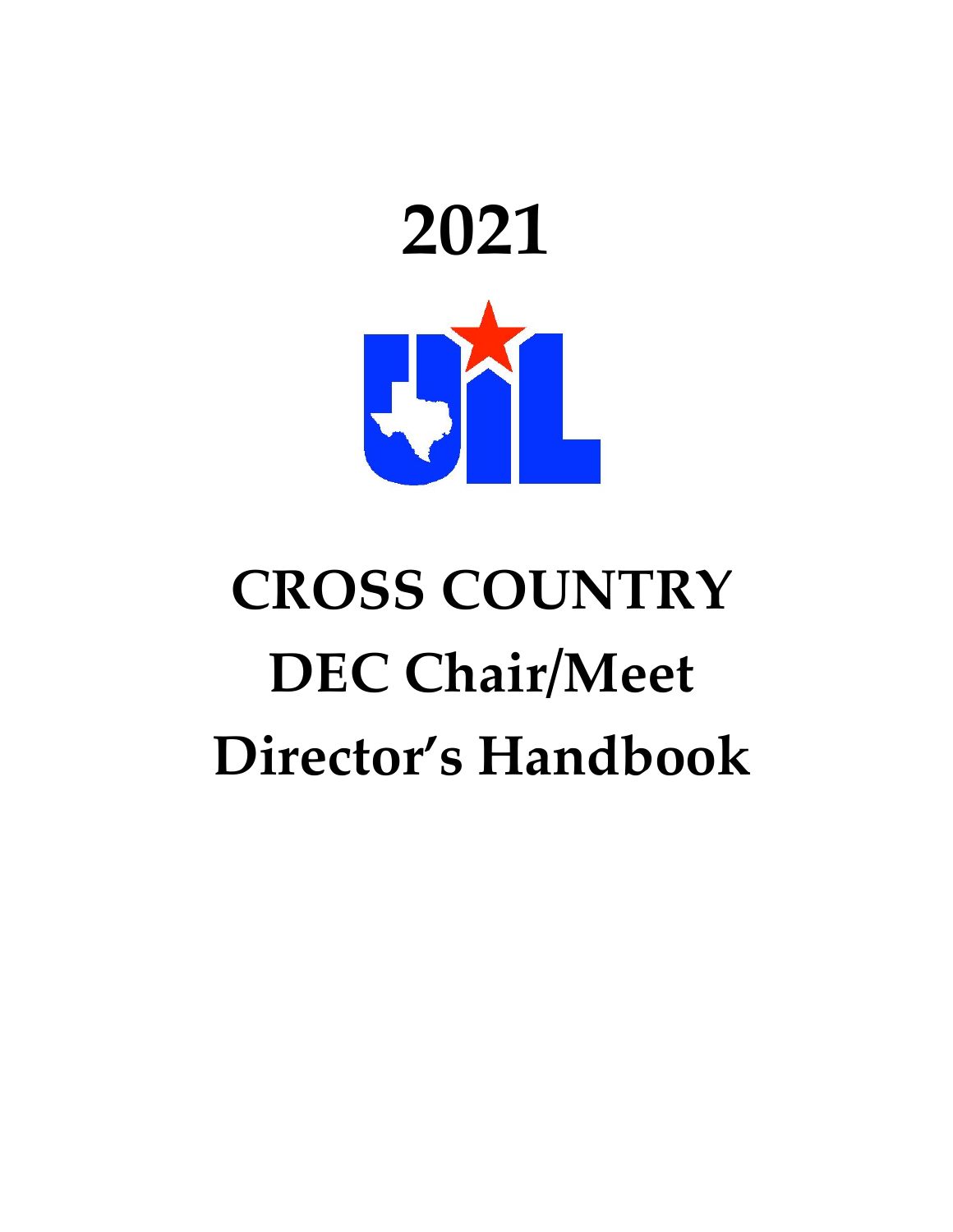### **UNIVERSITY INTERSCHOLASTIC LEAGUE**

## **DISTRICT DIRECTOR'S HANDBOOK**

## **2021 CROSS COUNTRY**

The Cross Country District Meet Director's Handbook has been prepared and designed to provide general information in the administration of UIL cross country competition. It will serve as a guide for hosting the meet and regulations stated shall be considered official unless the directors are notified of specific changes.

We urge directors to work towards consistent administration of cross country meets according to the directions in this manual to ensure the athletes in Texas can compete and qualify under the same fair standards throughout the state. Meet information shall be made available to schools thru contacting them directly or posting information to a website.

## **UIL CONTACTS**

#### **Brian Polk** – State Meet Director bpolk@uiltexas.org

512-471-5883

**Susan Elza, Ed.D.** – UIL Director of Athletics selza@uiltexas.org

**Hannah Higgins** – Assistant Meet Director hhiggins@uiltexas.org 512-232-4971

# **TABLE OF CONTENTS**

## **IMPORTANT DATES**

| October 16    | Last date for District Cross Country Meets                                                              |
|---------------|---------------------------------------------------------------------------------------------------------|
| October 25-26 | <b>Regional Cross Country Meets</b><br>https://www.uiltexas.org/cross-country/regional-sites            |
| November 5-6  | State Cross Country-Old Settler's Park   Round Rock, TX<br>https://www.uiltexas.org/cross-country/state |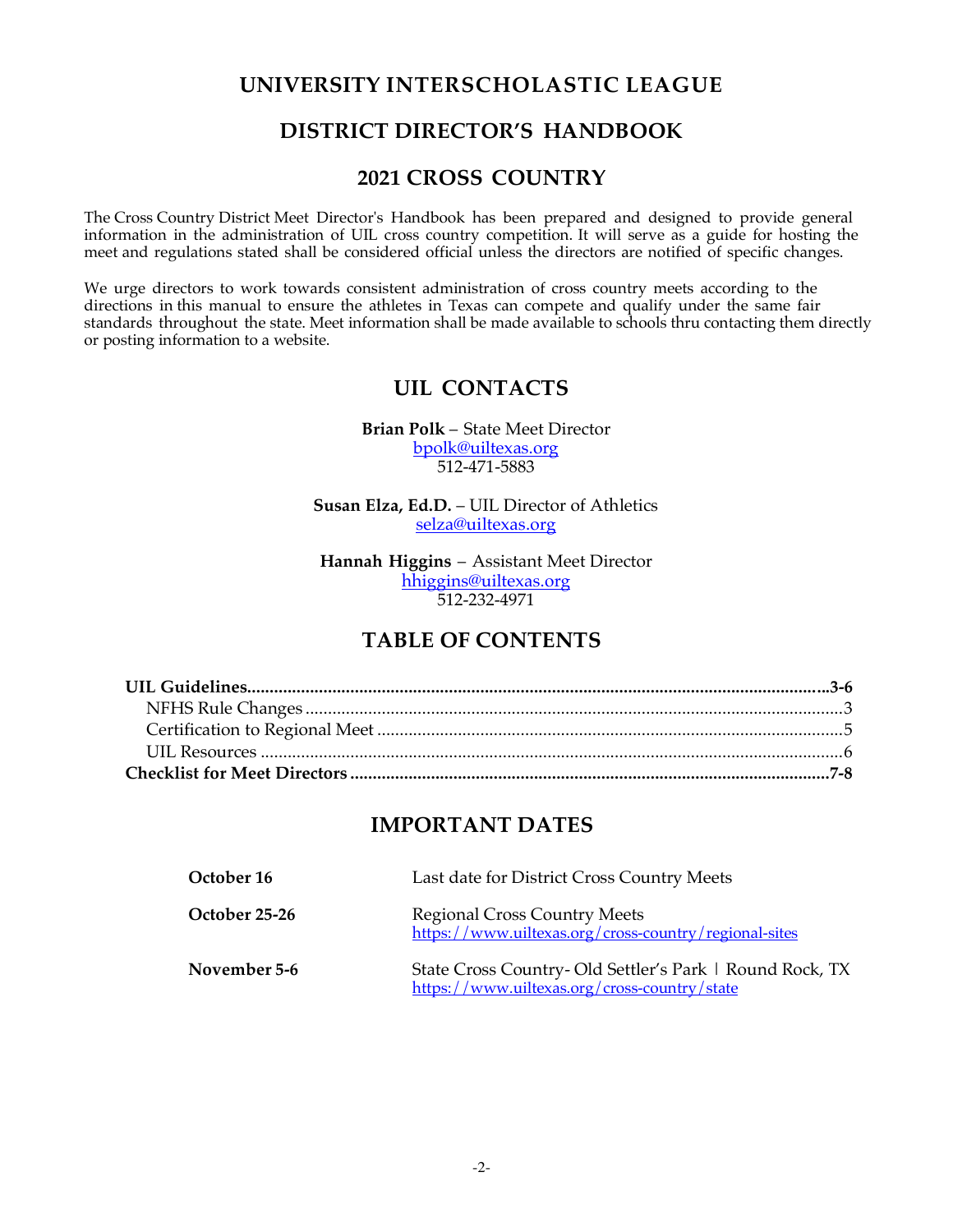# **UIL GUIDELINES**

#### **Eligibility.**

You will receive eligibility forms from participating cross country schools in your district. The District Executive Committee (DEC) must decide if a district meet is required. District meets shall be held in districts with more than three teams and/or ten individuals.

Districts who do not have enough entries to necessitate holding a district meet may disregard this information. When a district does not hold a meet, individual schools are responsible for sending their entry form directly to the regional chairman.

#### **Championship Structure- Varsity Division.**

#### **NFHS Cross Country Rule Changes**

**4-3-1:** Eliminates redundant language and expands definition of foundation garments.

**Rationale:** This change expands the current interpretation of foundation garment to include any item worn under the uniform top and/or bottom as well as eliminate duplicate language in same rule.

**4-3-2:** Clarifies uniform language for relay and cross country team members.

**Rationale:** Slight differences in design of uniform do not negatively impact the identification of a relay or cross country team. The expectation of this rule is that all relay and cross country team members can be clearly identified as representing the same school.

**8-1-1 thru 3:** Clarifies legal course layout.

**Rationale:** Clarification of course markings.

**8-3-2 thru 5:** Clarifies order of finish based on torso.

**Rationale:** Clarifies that no matter the system used, the order of finish is based on when the torso crosses the finish line.

#### **2019 Editorial Changes**

**6-2-20:** Provides consistent language in the rules book, case book and officials manual.

**Rationale:** Consistency with wording in the rules books.

#### **2019 Editorial Changes**

4-6-5 Notes, 5-1-3, 8-6-1 thru 3, 5-2-3, 5-3-6, 6-5-1, 6-9-1

#### **2019 Points of Emphasis**

- 1. Uniforms
- 2. Wearable Technology
- 3. Officials Safety and Recommendations in Vertical and Horizontal Jumps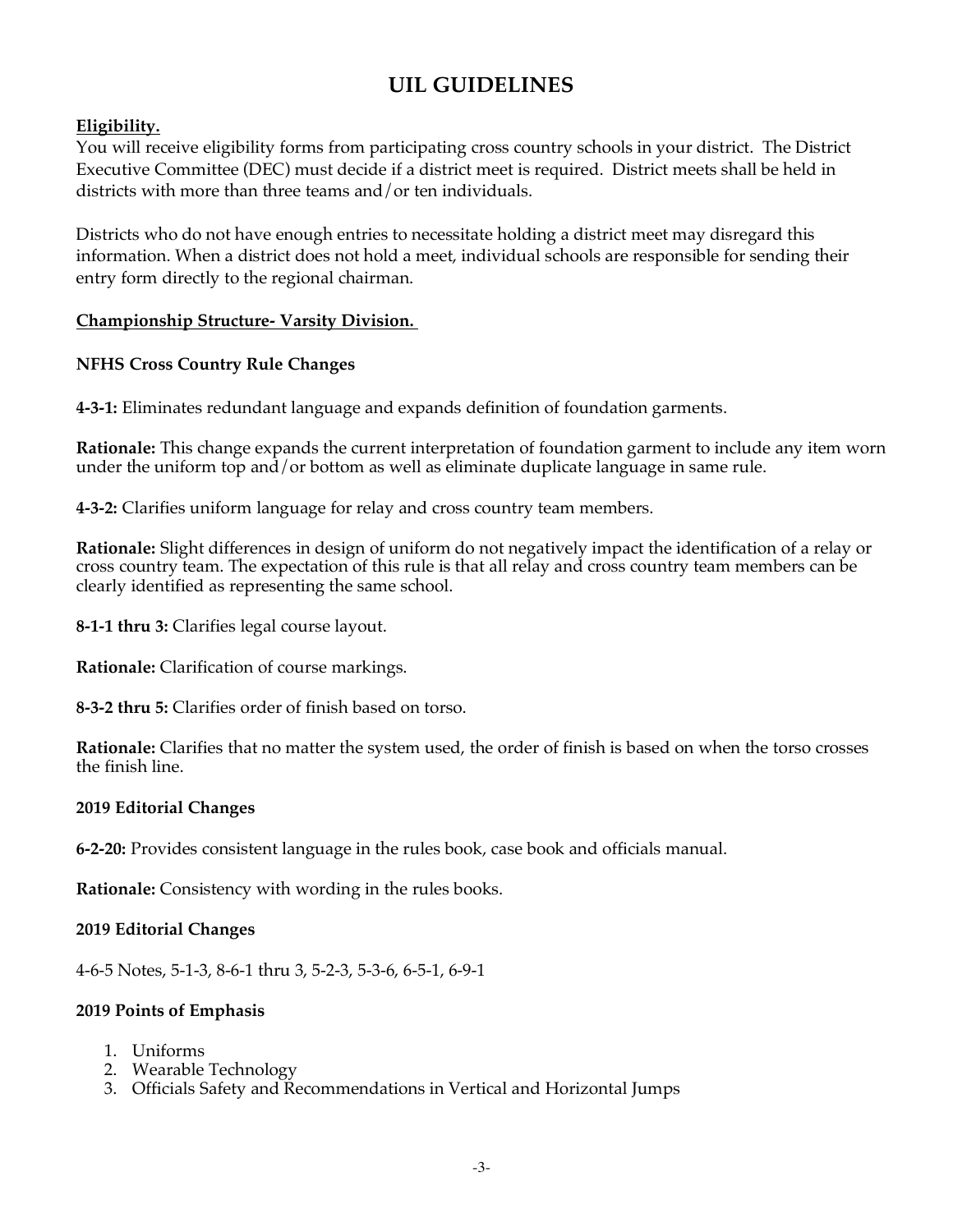#### **Competition Format.**

The National Federation Track and Field/Cross Country Rules shall be enforced. The 1A-4A girls' race will be approximately two miles or 3200m and the 5A and 6A girls' as well as all boys' races will be approximately 5K.

There shall be boys' and girls' races for six classifications in cross country: 1A, 2A, 3A, 4A, 5A & 6A.

A minimum of five athletes shall constitute a team entry. Each school may enter one team that consists of seven boys and/or seven girls. The DEC and meet director has the discretion over any scratches or substitution guidelines for the district meet.

• A maximum of the top three teams and top ten individuals shall qualify from district to the regional meet.

Please visit the Cross Country District & Postseason Information page on the UIL website (http://www.uiltexas.org/cross-country/forms) for the following:

District Result Form – must be filed by District Chair immediately to regional director Entry Form – used when electronic entries are not available School Codes - downloadable school names and codes

#### **Entries.**

Entries shall be submitted to the district meet director. The UIL typeable form *or* an electronic form approved by the DEC may be utilized. School coaches must comply with DEC specific entry instructions. Substituting team members is allowed at the discretion of the District Meet Director and DEC. UIL does NOT need a copy of the District Meet results.

When electronic timing and results are facilitating the meet, the correct names and school codes must be utilized.

#### **Race Schedule.**

District racing schedules are to be determined by the DEC.

#### **Racing Course.**

The course layout should be free of large debris and sharp corners, grass cut down, starting line and course line marked so that it is visually available for each race. A lead cart or bike rider is suggested to ensure the leaders follow the correct markings. Additional course markings should consist of cones and flagging.

The start line should be wide enough to accommodate no less than 3 runners per school to stand directly at the starting line. Seeding boxes could be utilized but are not required. Start clerks must check entries prior to the start of each race. Finish chute management volunteers should be utilized to accommodate a safe and fair finish area. (see NFHS Rule Changes on previous page)

#### **Officials.**

Officials and school volunteers should know their duties. Schools participating may be asked to supply some responsible adults to serve as assistant officials. These individuals should not be placed in positions of making decisions involving students from their own school.

If at all possible, the officials making subjective calls and decisions should have experience in working other meets prior to the district meet. Officials and volunteers should be asked to report for a meeting with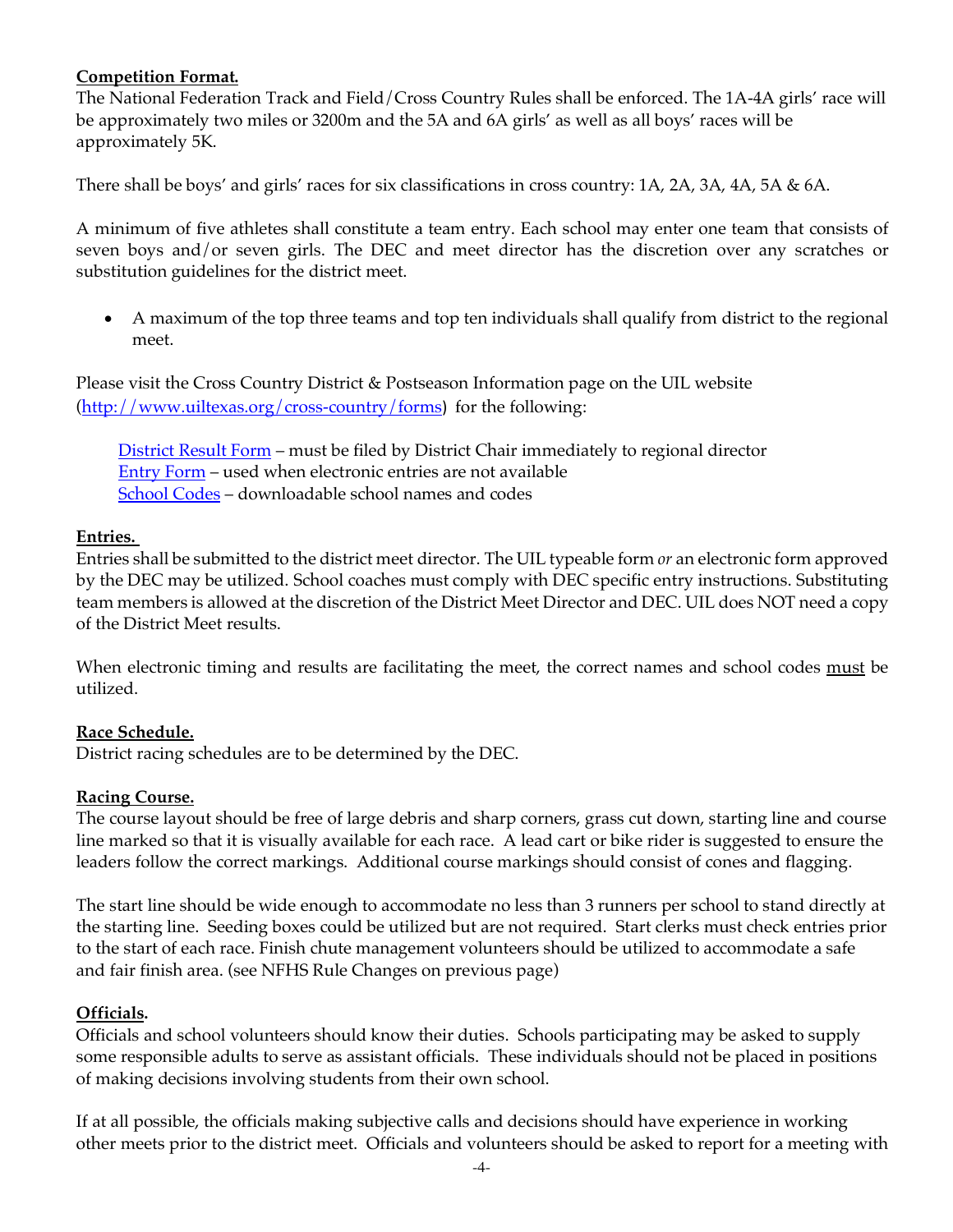the meet director prior to the meet and be apprised of NFHS racing rules including uniform requirements for cross country teams (under relay team description).

UIL Officials should be used in the following capacities: 1) referee, 2) starter(s) and back-up starter(s), 3) start clerks and 4) course judges.

#### **Awards.**

The DEC and district hosts are responsible for ordering and the expense of the awards. Districts may determine the format of awards.

Awards will be announced for the public and schools will be recognized no earlier than 30 minutes following the final results posting. Schools have a 30-minute window of time in order to protest any race result.

#### **Certification to Regional Meet.**

The district chairs are required to send their **District Results** to the regional director no later than midnight CST, Saturday, October 16, 2021.

District meet directors will certify the top three teams and ten individuals to regional. All district chairs should report their results to the Regional Director on the UIL typeable form or by an electronic form approved and accepted by the regional director.

Regional hosts have specified regional entry instructions for the District Chair and qualifying schools: https://www.uiltexas.org/cross-country/regional-sites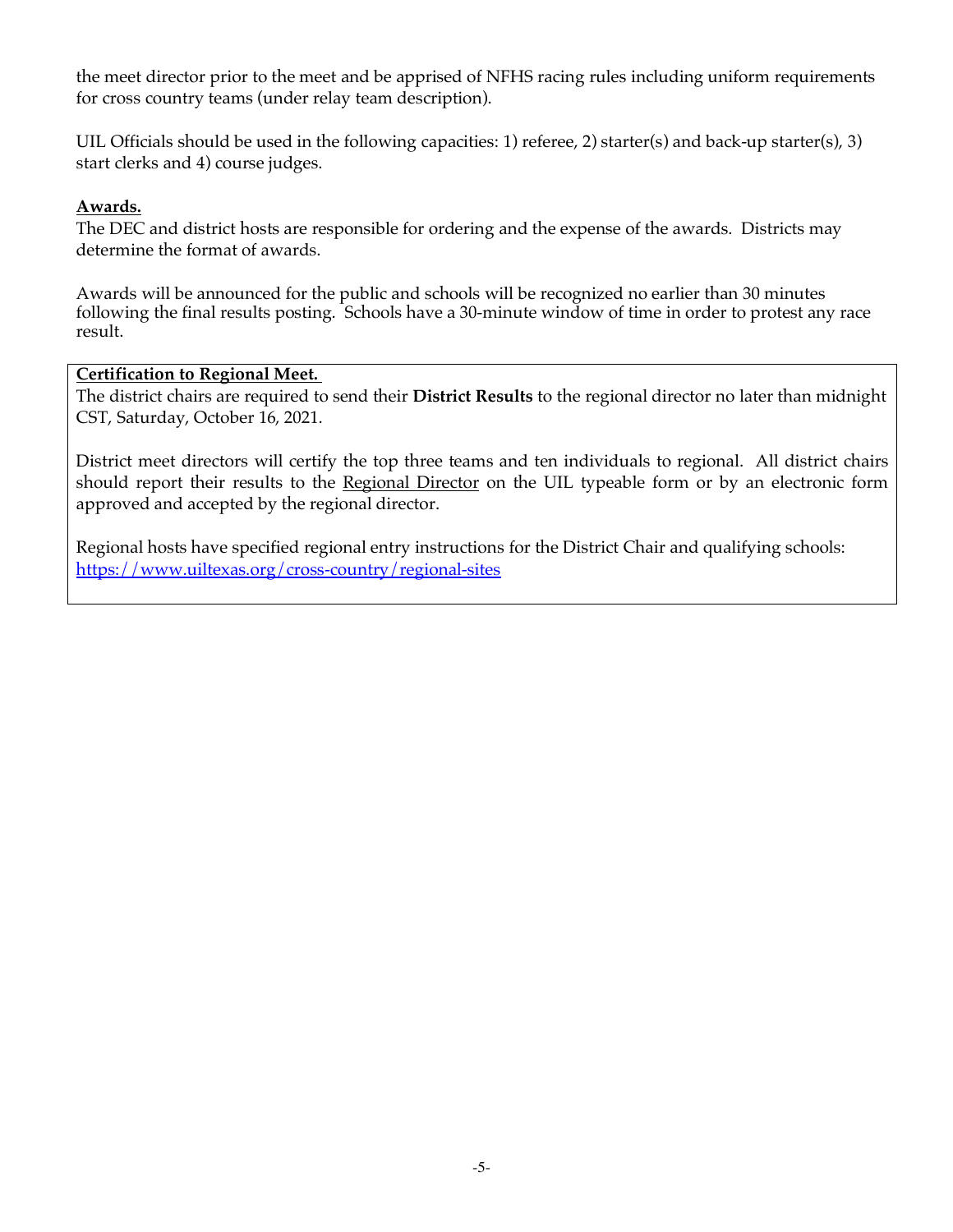# **UIL RESOURCES**

National Federation Track/CC Rule Book *– hard copy mailed or downloadable electronic version available on http://www.nfhs.org/articles/rules-books-and-case-books-available-as-e-books/*

2019 NFHS Rule Changes https://www.nfhs.org/sports-resource-content/track-field-and-cross-countryrules-changes-2019/

UIL School Code List http://www.uiltexas.org/cross-country/school-codes

Entry and District Reporting Forms https://www.uiltexas.org/cross-country/forms

District Alignments https://www.uiltexas.org/alignments/category/align-cross-country

District Chair Contact Information https://www.uiltexas.org/athletics/district-chairs/cross-country

UIL Regional Site Information https://www.uiltexas.org/cross-country/regional-sites

UIL State Meet Information page https://www.uiltexas.org/cross-country/state

UIL Logo Permission http://www.uiltexas.org/machform/view.php?id=29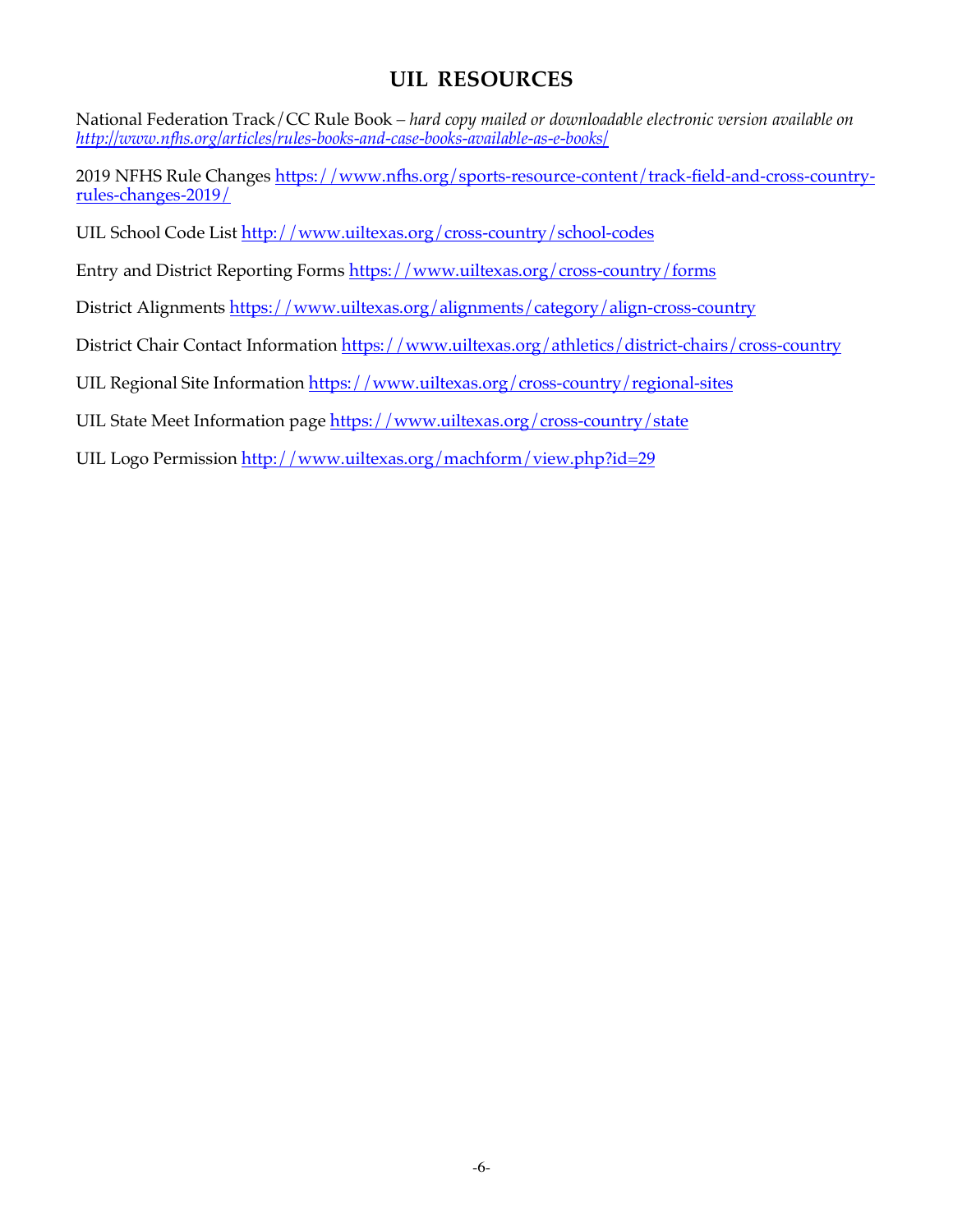# **CHECKLIST FOR MEET DIRECTORS**

| Meet Responsibilities (120 days out)       | Completed |
|--------------------------------------------|-----------|
| <b>Facility and Arrangements</b>           |           |
| Conflicts with other school events         |           |
| Check facilities as to rule specifications |           |
| Course Map                                 |           |
| Restrooms                                  |           |

| Information to Participating Schools (60 days out) | Completed |
|----------------------------------------------------|-----------|
| <b>Entry Forms</b>                                 |           |
| <b>Entry Instructions and Fees</b>                 |           |
| <b>Scratch Process</b>                             |           |
| Care of Course/Course Use                          |           |
| <b>Officials</b>                                   |           |
| <b>Timing and Results</b>                          |           |
| Concessions                                        |           |
| Warm-ups                                           |           |
| Restrooms                                          |           |

| <b>Staffing-Assign</b>                                                                                                                                          | Completed |
|-----------------------------------------------------------------------------------------------------------------------------------------------------------------|-----------|
| <b>Officials</b>                                                                                                                                                |           |
| Meet Committee (Referee, Jury of Appeals, Finish Judges, Other knowledgeable<br>persons to comprise an additional number of committee members (3-5 recommended) |           |
| Clerk of Course                                                                                                                                                 |           |
| Workers                                                                                                                                                         |           |
| Results                                                                                                                                                         |           |
| Athletic Trainers                                                                                                                                               |           |
| Program and Concession Sellers                                                                                                                                  |           |

| Equipment (14 days out)                                         | Completed |
|-----------------------------------------------------------------|-----------|
| Public Address System/Secure Announcer                          |           |
| Timing and Results System (Timing Mechanism and Start Gun/Horn) |           |
| Check/Organize Awards                                           |           |

| Meet Management Responsibilities (days before meet and during meet)             | Completed |
|---------------------------------------------------------------------------------|-----------|
| Heat or seed meet if box seeding is used for start - UIL has a format if needed |           |
| Heat sheets prepared and packets stuffed                                        |           |
| Double check all timing equipment                                               |           |
| <b>Supplies</b>                                                                 |           |
| Gun, shells (if starter not providing own)                                      |           |